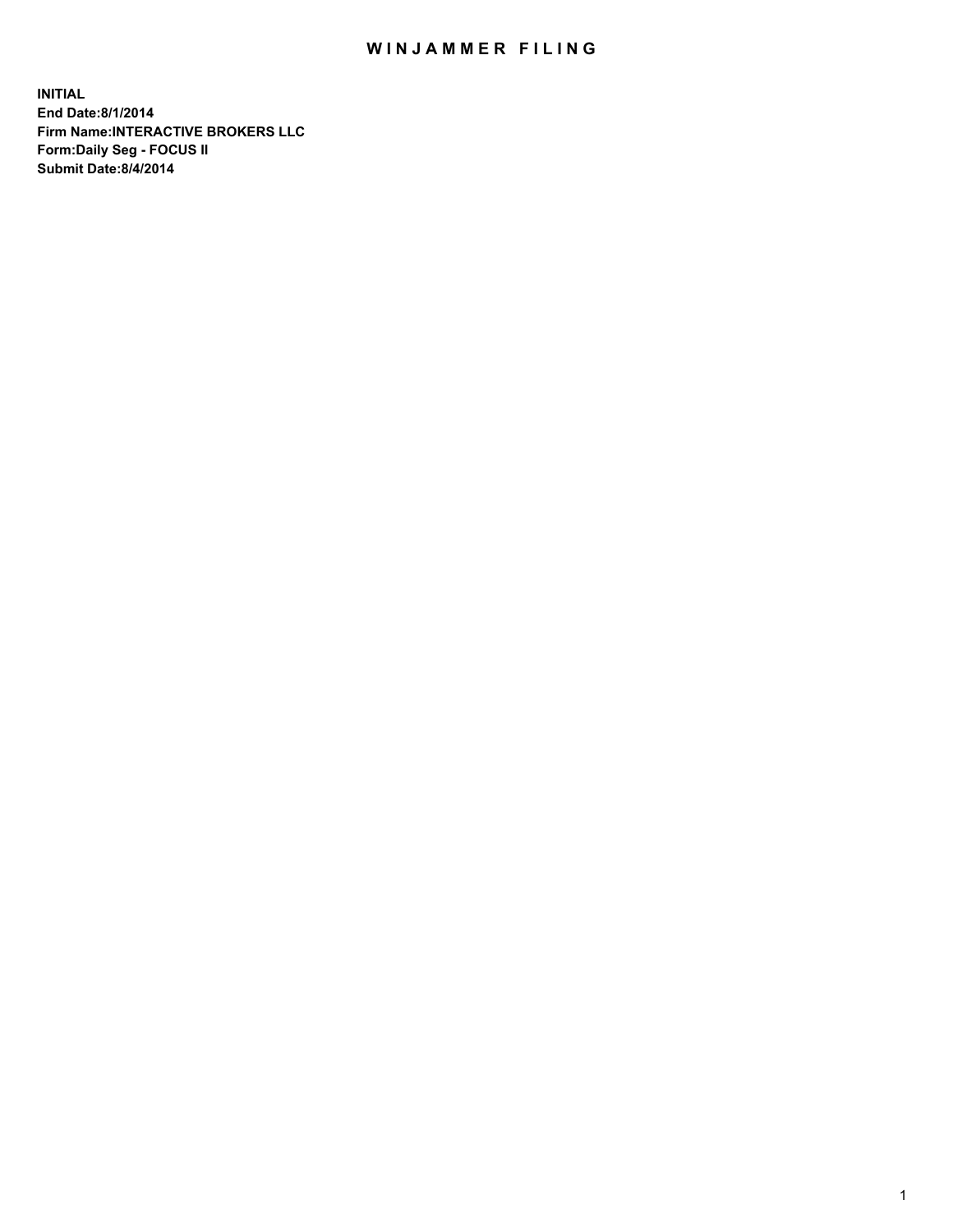## **INITIAL End Date:8/1/2014 Firm Name:INTERACTIVE BROKERS LLC Form:Daily Seg - FOCUS II Submit Date:8/4/2014 Daily Segregation - Cover Page**

| Name of Company<br><b>Contact Name</b>                                            | <b>INTERACTIVE BROKERS LLC</b><br><b>Michael Ellman</b> |
|-----------------------------------------------------------------------------------|---------------------------------------------------------|
| <b>Contact Phone Number</b>                                                       | 203-422-8926                                            |
| <b>Contact Email Address</b>                                                      | mellman@interactivebrokers.co                           |
|                                                                                   | $\underline{\mathbf{m}}$                                |
|                                                                                   |                                                         |
| FCM's Customer Segregated Funds Residual Interest Target (choose one):            |                                                         |
| a. Minimum dollar amount: ; or                                                    | $\overline{\mathbf{0}}$                                 |
| b. Minimum percentage of customer segregated funds required:% ; or                | 0                                                       |
| c. Dollar amount range between: and; or                                           | 155,000,000 245,000,000                                 |
| d. Percentage range of customer segregated funds required between:% and%.         | 00                                                      |
| FCM's Customer Secured Amount Funds Residual Interest Target (choose one):        |                                                         |
| a. Minimum dollar amount: ; or                                                    | $\overline{\mathbf{0}}$                                 |
| b. Minimum percentage of customer secured funds required:% ; or                   | 0                                                       |
| c. Dollar amount range between: and; or                                           | 80,000,000 120,000,000                                  |
| d. Percentage range of customer secured funds required between:% and%.            | 00                                                      |
|                                                                                   |                                                         |
| FCM's Cleared Swaps Customer Collateral Residual Interest Target (choose one):    |                                                         |
| a. Minimum dollar amount: ; or                                                    | $\overline{\mathbf{0}}$                                 |
| b. Minimum percentage of cleared swaps customer collateral required:% ; or        | $\overline{\mathbf{0}}$                                 |
| c. Dollar amount range between: and; or                                           | 0 <sub>0</sub>                                          |
| d. Percentage range of cleared swaps customer collateral required between:% and%. | 0 <sub>0</sub>                                          |
|                                                                                   |                                                         |
| Current ANC:on                                                                    | 2,423,035,723 01-AUG-2014                               |
| <b>Broker Dealer Minimum</b>                                                      | 347,766,661                                             |
| Debit/Deficit - CustomersCurrent AmountGross Amount                               |                                                         |
| Domestic Debit/Deficit                                                            | 3,217,332                                               |
| Foreign Debit/Deficit                                                             | 2,323,760 0                                             |
| Debit/Deficit - Non CustomersCurrent AmountGross Amount                           |                                                         |
| Domestic Debit/Deficit                                                            | 0 <sub>0</sub>                                          |
| Foreign Debit/Deficit                                                             | 0 <sub>0</sub>                                          |
| Proprietary Profit/Loss                                                           |                                                         |
| Domestic Profit/Loss                                                              | $\overline{\mathbf{0}}$                                 |
| Foreign Profit/Loss                                                               | $\underline{\mathbf{0}}$                                |
| Proprietary Open Trade Equity<br>Domestic OTE                                     |                                                         |
|                                                                                   | <u>0</u>                                                |
| Foreign OTE                                                                       | <u>0</u>                                                |
| <b>SPAN</b>                                                                       |                                                         |
| <b>Customer SPAN Calculation</b>                                                  | 1,103,489,689                                           |
| Non-Customer SPAN Calcualation                                                    | 14,483,545                                              |
| Proprietary Capital Charges                                                       | 0                                                       |
| Minimum Dollar Amount Requirement                                                 | 20,000,000 [7465]                                       |
| Other NFA Dollar Amount Requirement                                               | 21,391,315 [7475]                                       |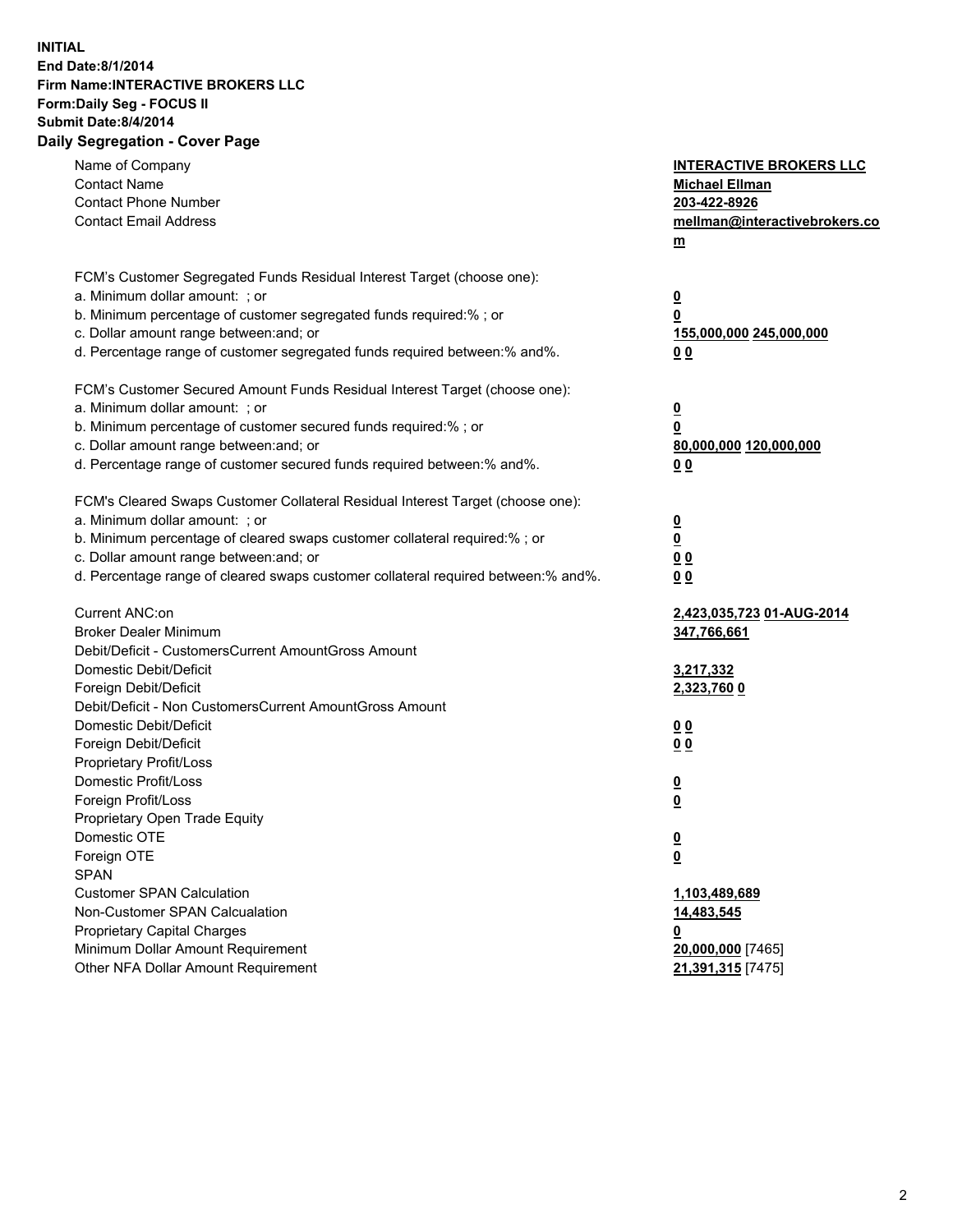## **INITIAL End Date:8/1/2014 Firm Name:INTERACTIVE BROKERS LLC Form:Daily Seg - FOCUS II Submit Date:8/4/2014 Daily Segregation - Secured Amounts**

|     | Foreign Futures and Foreign Options Secured Amounts                                                        |                                          |
|-----|------------------------------------------------------------------------------------------------------------|------------------------------------------|
|     | Amount required to be set aside pursuant to law, rule or regulation of a foreign                           | $0$ [7305]                               |
|     | government or a rule of a self-regulatory organization authorized thereunder                               |                                          |
| 1.  | Net ledger balance - Foreign Futures and Foreign Option Trading - All Customers                            |                                          |
|     | A. Cash                                                                                                    | 315,950,977 [7315]                       |
|     | B. Securities (at market)                                                                                  | $0$ [7317]                               |
| 2.  | Net unrealized profit (loss) in open futures contracts traded on a foreign board of trade                  | -1,891,763 <sup>[7325]</sup>             |
| 3.  | Exchange traded options                                                                                    |                                          |
|     | a. Market value of open option contracts purchased on a foreign board of trade                             | 47,685 [7335]                            |
|     | b. Market value of open contracts granted (sold) on a foreign board of trade                               | <u>-106,413</u> [7337]                   |
| 4.  | Net equity (deficit) (add lines 1.2. and 3.)                                                               | 314,000,486 [7345]                       |
| 5.  | Account liquidating to a deficit and account with a debit balances - gross amount                          | 2,323,760 [7351]                         |
|     | Less: amount offset by customer owned securities                                                           | 0 [7352] 2,323,760 [7354]                |
| 6.  | Amount required to be set aside as the secured amount - Net Liquidating Equity                             | 316, 324, 246 [7355]                     |
|     | Method (add lines 4 and 5)                                                                                 |                                          |
| 7.  | Greater of amount required to be set aside pursuant to foreign jurisdiction (above) or line                | 316,324,246 [7360]                       |
|     | 6.                                                                                                         |                                          |
|     | FUNDS DEPOSITED IN SEPARATE REGULATION 30.7 ACCOUNTS                                                       |                                          |
| 1.  | Cash in banks                                                                                              |                                          |
|     | A. Banks located in the United States                                                                      | 341,743,383 [7500]                       |
|     | B. Other banks qualified under Regulation 30.7                                                             | 0 [7520] 341,743,383 [7530]              |
| 2.  | Securities                                                                                                 |                                          |
|     | A. In safekeeping with banks located in the United States                                                  | $Q$ [7540]                               |
|     | B. In safekeeping with other banks qualified under Regulation 30.7                                         | 0 [7560] 0 [7570]                        |
| 3.  | Equities with registered futures commission merchants                                                      |                                          |
|     | A. Cash                                                                                                    | $0$ [7580]                               |
|     | <b>B.</b> Securities                                                                                       | $0$ [7590]                               |
|     | C. Unrealized gain (loss) on open futures contracts                                                        | $0$ [7600]                               |
|     | D. Value of long option contracts                                                                          | $0$ [7610]                               |
|     | E. Value of short option contracts                                                                         | 0 [7615] 0 [7620]                        |
| 4.  | Amounts held by clearing organizations of foreign boards of trade                                          |                                          |
|     | A. Cash                                                                                                    | $0$ [7640]                               |
|     | <b>B.</b> Securities                                                                                       | $0$ [7650]                               |
|     | C. Amount due to (from) clearing organization - daily variation                                            | $0$ [7660]                               |
|     | D. Value of long option contracts                                                                          | $0$ [7670]                               |
| 5.  | E. Value of short option contracts                                                                         | 0 [7675] 0 [7680]                        |
|     | Amounts held by members of foreign boards of trade                                                         |                                          |
|     | A. Cash<br><b>B.</b> Securities                                                                            | 76,985,745 [7700]                        |
|     |                                                                                                            | $0$ [7710]                               |
|     | C. Unrealized gain (loss) on open futures contracts                                                        | 231,093 [7720]                           |
|     | D. Value of long option contracts                                                                          | 47,687 [7730]                            |
| 6.  | E. Value of short option contracts                                                                         | <u>-106,415</u> [7735] 77,158,110 [7740] |
| 7.  | Amounts with other depositories designated by a foreign board of trade                                     | $0$ [7760]                               |
| 8.  | Segregated funds on hand<br>Total funds in separate section 30.7 accounts                                  | $0$ [7765]                               |
| 9.  |                                                                                                            | 418,901,493 [7770]                       |
|     | Excess (deficiency) Set Aside for Secured Amount (subtract line 7 Secured Statement<br>Page 1 from Line 8) | 102,577,247 [7380]                       |
| 10. | Management Target Amount for Excess funds in separate section 30.7 accounts                                | 80,000,000 [7780]                        |
| 11. | Excess (deficiency) funds in separate 30.7 accounts over (under) Management Target                         | 22,577,247 [7785]                        |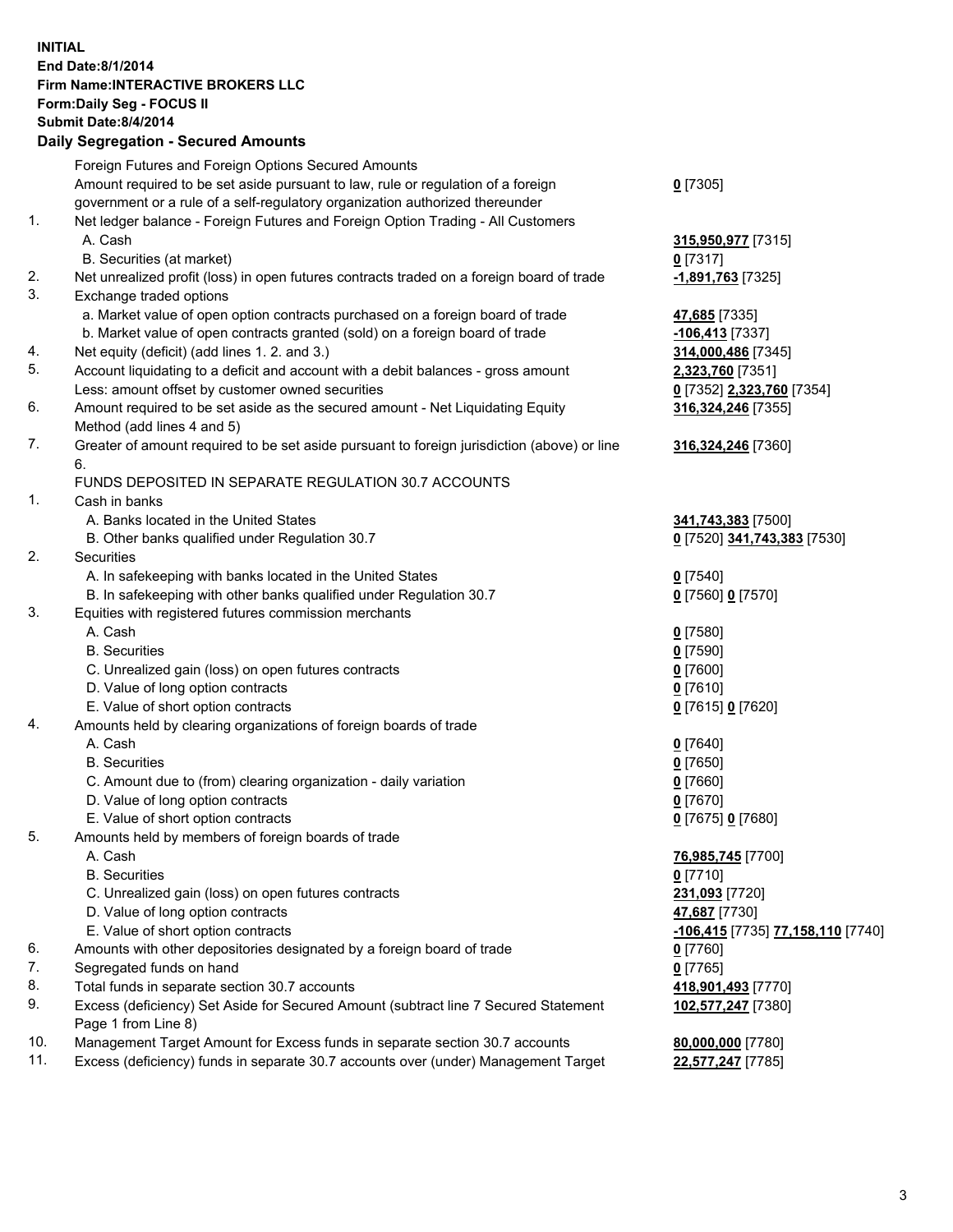**INITIAL End Date:8/1/2014 Firm Name:INTERACTIVE BROKERS LLC Form:Daily Seg - FOCUS II Submit Date:8/4/2014 Daily Segregation - Segregation Statement** SEGREGATION REQUIREMENTS(Section 4d(2) of the CEAct) 1. Net ledger balance A. Cash **2,262,287,970** [7010] B. Securities (at market) **0** [7020] 2. Net unrealized profit (loss) in open futures contracts traded on a contract market **11,306,999** [7030] 3. Exchange traded options A. Add market value of open option contracts purchased on a contract market **91,254,132** [7032] B. Deduct market value of open option contracts granted (sold) on a contract market **-176,241,572** [7033] 4. Net equity (deficit) (add lines 1, 2 and 3) **2,188,607,529** [7040] 5. Accounts liquidating to a deficit and accounts with debit balances - gross amount **3,217,332** [7045] Less: amount offset by customer securities **0** [7047] **3,217,332** [7050] 6. Amount required to be segregated (add lines 4 and 5) **2,191,824,861** [7060] FUNDS IN SEGREGATED ACCOUNTS 7. Deposited in segregated funds bank accounts A. Cash **377,085,629** [7070] B. Securities representing investments of customers' funds (at market) **1,042,012,302** [7080] C. Securities held for particular customers or option customers in lieu of cash (at market) **0** [7090] 8. Margins on deposit with derivatives clearing organizations of contract markets A. Cash **24,504,436** [7100] B. Securities representing investments of customers' funds (at market) **109,463,332** [7110] C. Securities held for particular customers or option customers in lieu of cash (at market) **0** [7120] 9. Net settlement from (to) derivatives clearing organizations of contract markets **-1,564,284** [7130] 10. Exchange traded options A. Value of open long option contracts **1,827,937** [7132] B. Value of open short option contracts **-5,184,825** [7133] 11. Net equities with other FCMs A. Net liquidating equity **-56,335,740** [7140] B. Securities representing investments of customers' funds (at market) **929,891,572** [7160] C. Securities held for particular customers or option customers in lieu of cash (at market) **0** [7170] 12. Segregated funds on hand **0** [7150] 13. Total amount in segregation (add lines 7 through 12) **2,421,700,359** [7180] 14. Excess (deficiency) funds in segregation (subtract line 6 from line 13) **229,875,498** [7190] 15. Management Target Amount for Excess funds in segregation **155,000,000** [7194]

16. Excess (deficiency) funds in segregation over (under) Management Target Amount Excess

**74,875,498** [7198]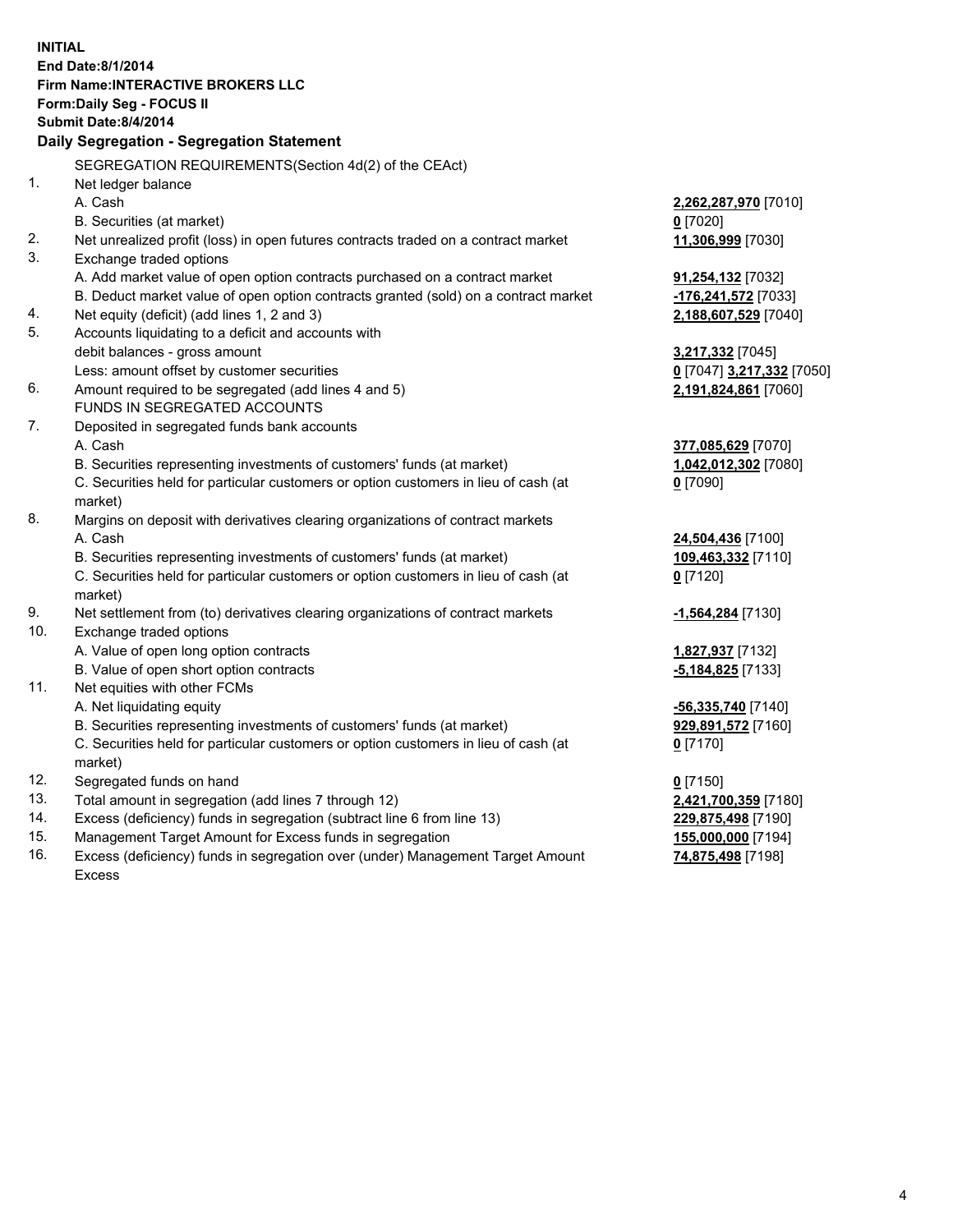## **INITIAL End Date:8/1/2014 Firm Name:INTERACTIVE BROKERS LLC Form:Daily Seg - FOCUS II Submit Date:8/4/2014 Daily Segregation - Supplemental**

| $\blacksquare$ | Total gross margin deficiencies - Segregated Funds Origin                                                                                                                                                                                         | 286,853 [9100] |  |
|----------------|---------------------------------------------------------------------------------------------------------------------------------------------------------------------------------------------------------------------------------------------------|----------------|--|
| $\blacksquare$ | Total gross margin deficiencies - Secured Funds Origin                                                                                                                                                                                            | $0$ [9101]     |  |
| $\blacksquare$ | Total gross margin deficiencies - Cleared Swaps Customer Collateral Funds Origin                                                                                                                                                                  | $0$ [9102]     |  |
| $\blacksquare$ | Total gross margin deficiencies - Noncustomer and Proprietary Accounts Origin                                                                                                                                                                     | $0$ [9103]     |  |
| $\sim$         | Total number of accounts contributing to total gross margin deficiencies - Segregated                                                                                                                                                             | 7 [9104]       |  |
|                | Funds Origin                                                                                                                                                                                                                                      |                |  |
| $\blacksquare$ | Total number of accounts contributing to total gross margin deficiencies - Secured                                                                                                                                                                | $0$ [9105]     |  |
|                | Funds Origin                                                                                                                                                                                                                                      |                |  |
|                | Total number of accounts contributing to the total gross margin deficiencies - Cleared                                                                                                                                                            | $0$ [9106]     |  |
|                | Swaps Customer Collateral Funds Origin                                                                                                                                                                                                            |                |  |
|                | Total number of accounts contributing to the total gross margin deficiencies -                                                                                                                                                                    | $0$ [9107]     |  |
|                | Noncustomer and Proprietary Accounts Origin                                                                                                                                                                                                       |                |  |
|                | The set of the $\mathcal{C}$ set of the set of the $\mathcal{C}$ and $\mathcal{C}$ and $\mathcal{C}$ is the set of the set of the set of the set of the set of the set of the set of the set of the set of the set of the set of the set of the s |                |  |

- Upload a copy of the firm's daily margin report the FCM uses to issue margin calls which corresponds with the reporting date.